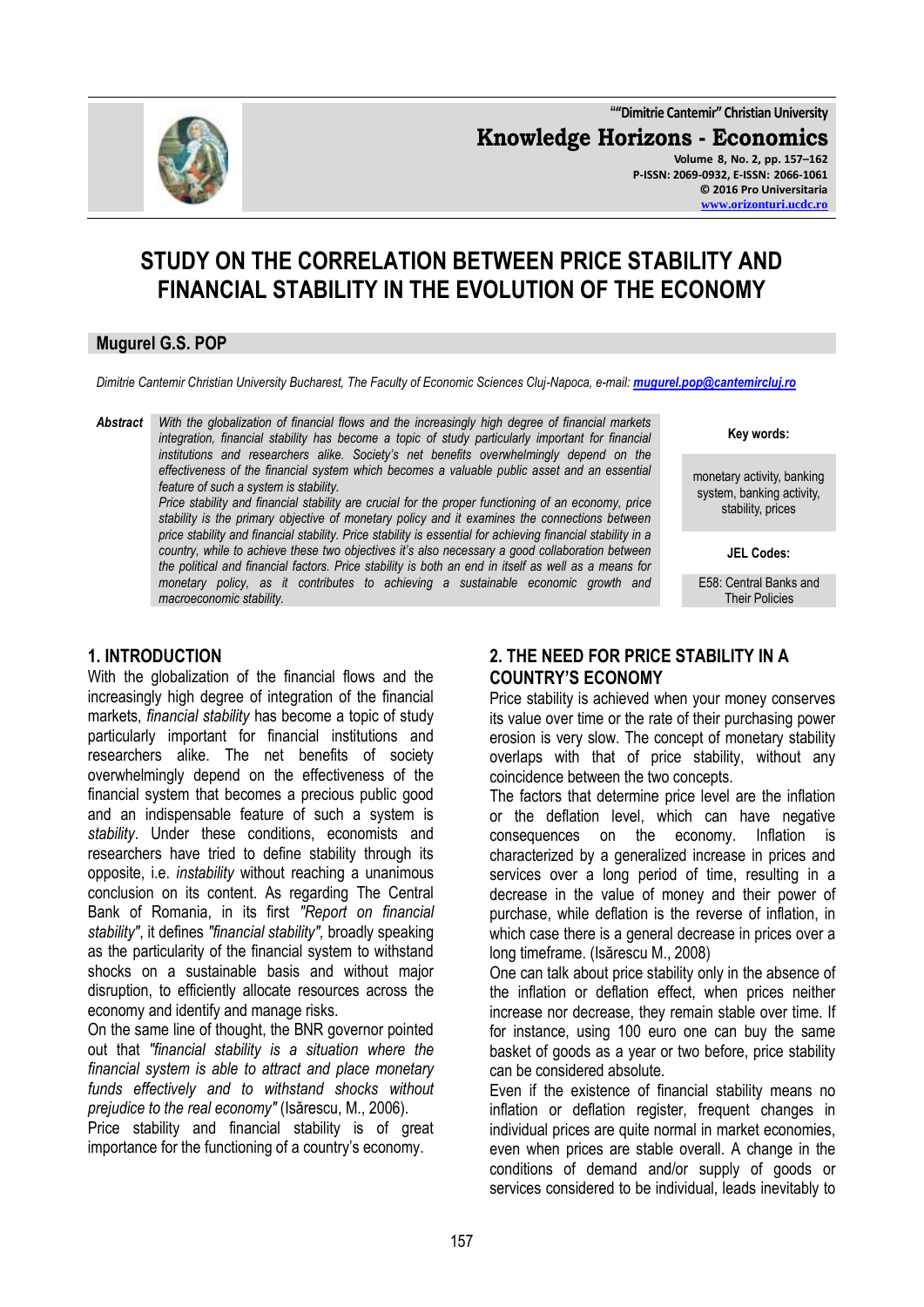price changes. For example, in recent years the prices of mobile phones and computers declined substantially, mainly as a result of rapid technological progress. However, in the same period of time, the prices of oil and other energy products increased, partly due to concerns regarding the future supply of energy and partly as a consequence of higher demand for energy. Overall, inflation was maintained at a low and stable level in most countries. Finally, the stability of the general price level may be accompanied by substantial changes in individual prices as long as the increase and the decrease of prices compensate each other, so that the general price level remains unchanged. In our view, price stability means that we can talk about this state, in those cases where the expected changes in the average prices are sufficiently insignificant and gradual so as not to be taken into account in the decisions of households and economic entities. All these represent arguments to adopt measures leading to the reduction of inflationary pressures. This is why, in recent years, national economies have shifted their macroeconomic policies towards ensuring price stability.

## **3. SIGNIFICANCE OF FINANCIAL STABILITY**

Financial stability is a relatively new concept, which is closely related to globalization. It is not as easy to define as price stability, but although we "benefit" from a well-structured framework for the discussion and implementation of the monetary policy, our thinking with regard to financial stability is less advanced. (Isărescu M., 2008)

Broadly, financial stability can be understood as a situation where the financial system can ensure the efficient allocation of savings to investment opportunities and can withstand shocks without major disruptions. In a narrower acceptance, financial stability can be defined as that condition characterized by the absence of banking crises and a certain level of stability in asset prices, including interest rates.

As demonstrated by the recent global economic crisis. financial stability plays a crucial role in the financial system and the economy as a whole. Given the increasing number of large financial institutions, currently active, global financial stability has become even more important.

The financial system comprises:

- financial markets, including money markets and capital markets. They channel excess funds from lenders, namely businesses or individuals who want to invest their money, to borrowers, who need capital;
- financial intermediaries such as banks and insurance companies. They directly reunite creditors and debtors but debtors can also

obtain funds directly from financial markets by issuing securities such as stocks and bonds;

- the financial infrastructure allows the transfer of payments as well as the trading, clearing and settlement of securities.
- Financial stability can be characterized as a situation where the financial system is able to attract and place monetary funds and to withstand shocks without major harm to the real economy.

#### **4. POTENTIAL FOR CONFLICT BETWEEN PRICE STABILITY AND FINANCIAL STABILITY**

Institutions that have control over the financial stability are central banks, in our country it is the National Bank of Romania which has the role to maintain monetary and financial stability

Prudential supervision has a leading role in promoting financial stability. Monetary policy is relevant in terms of efficient allocation of resources to the extent that it can contribute to price stability.

Instead, if we define financial stability as being especially the "neat" path of interest rates, as specified by the second definition, monetary policy has a more important role, and the room for manoeuvre in the use of its instrument (interest rate monetary policy) may be subject to limitations - therefore we could see a conflict between price stability and financial stability.

The conventional point of view of the relationship between price stability and financial stability considers inflation as the main source of financial instability. Past experience seems to confirm this view, as most periods of financial instability and severe crisis in the banking sector have coincided either with periods of high rates of inflation or even galloping inflation or intervals marked by recession following the adoption by the authorities of inadequate measures to moderate the inflationary phenomenon.

It is particularly important to assess whether the central bank has the capacity to provide simultaneous price stability and financial stability, by using the tools at its disposal as well as the manner in which the two categories of stability can be reconciled, on the supposition that their realization involves conflictual actions.

A number of situations can arise where the need to maintain financial stability is more important than the objective of maintaining price stability; sudden developments in interest rates intending to restore price stability in the short term will be ineffective in the longer term if they contribute to the accumulation of imbalances in other economic sectors.

Given the strong capital inflows, the currency will continue to appreciate and the economy's external competitiveness will degrade. Imports will grow at a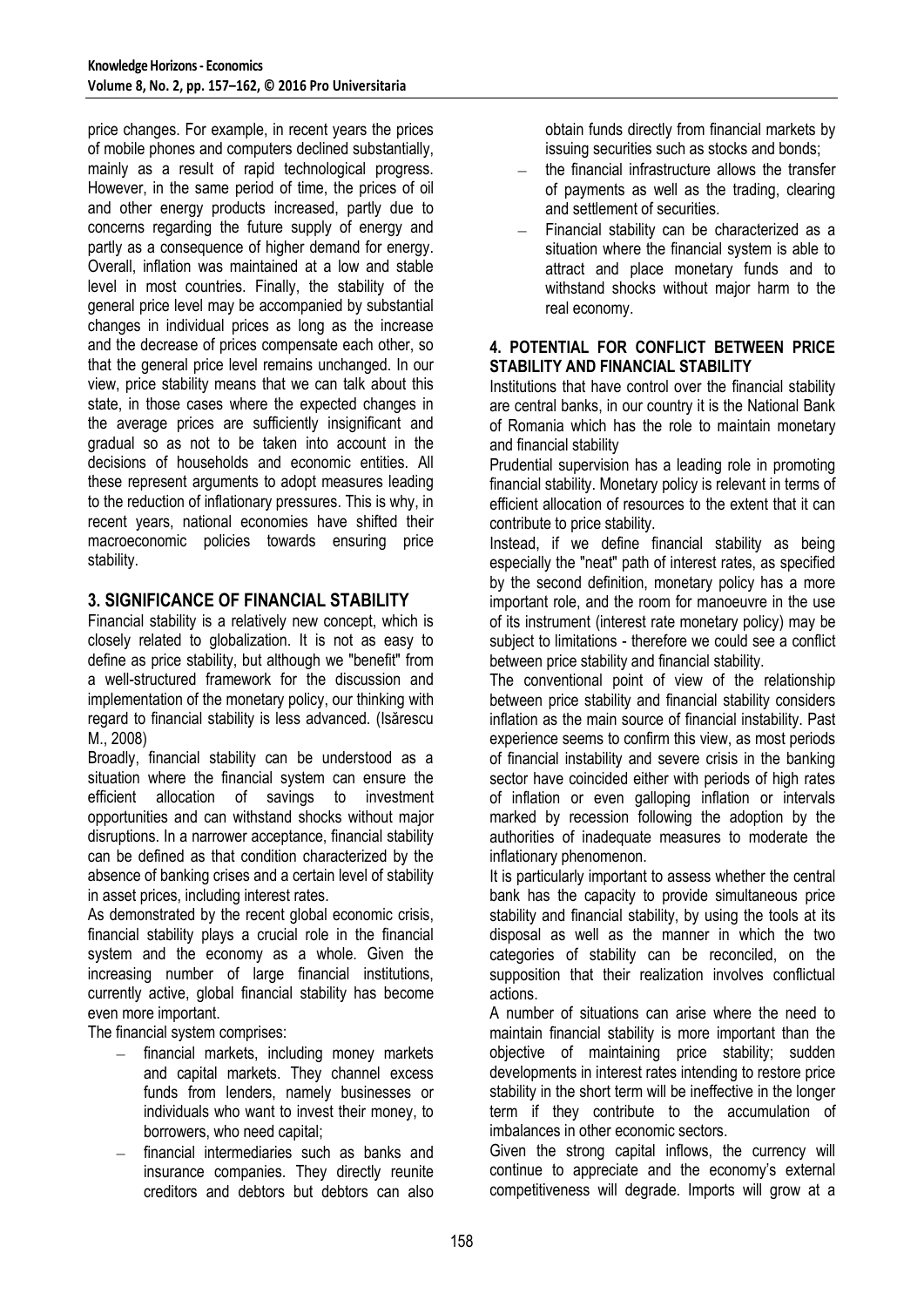more sustained pace than exports, thus contributing to the expansion of the aggregate demand. In this situation, the current account deficit could reach unsustainable levels as a reflection of aggregate demand growth. If these developments are not resolved in a timely manner it is necessary to implement measures to strengthen fiscal and income policies, because investors can foresee these problems, which will cause the withdrawal of foreign capital. It was determined that the magnitude of these outflows may exceed the capacity of authorities to protect the value of the national currency and may amount to a precipitous correction in the sense of depreciation, namely a currency crisis.

It is obvious how the sudden depreciation affects price stability - the effect is both direct through import prices as well as indirect, by feeding inflationary expectations. Equally obvious is the reaction of monetary policy, whose main objective is price stability.

#### **5. COMPLEMENTARITY BETWEEN PRICE STABILITY AND FINANCIAL STABILITY**

Following the stipulations set out in the European Community Establishment Treaty we notice that maintaining price stability is the primary objective of the European System of Central Banks (ESCB). The complementary relationship that occurs between price stability and financial stability is based on the removal of impediments to the free movement of capital flows and economic globalization. Thus, a fundamental element of macroeconomic stability is represented by financial stability, because capital inflows take advantage of the financial system's vulnerabilities.

In order to analyse the complementary relationship between price stability and financial stability, we consider important as a starting point the definition of financial stability.

BNR defines financial stability as the characteristic of the financial system to withstand shocks on a sustainable basis and without major disruption, to efficiently allocate resources across the economy and identify and manage risks.

Regarding financial stability, Central Bank governor Mugur Isarescu argued that "financial stability is a situation where the financial system is able to attract and place the funds effectively and to withstand shocks without hurting the real economy" (M. Isarescu , art.cit., 2008).

We believe that financial stability should be addressed broadly or narrowly. Addressed broadly financial stability is the situation where the financial system can ensure efficient allocation of savings to investment opportunities, and can withstand shocks without major disruptions, where prudential supervision plays a key role in promoting financial stability and the efficient allocation of resources from the monetary policy can contribute to reaching price stability.

Narrowly, financial stability can be characterized by the absence of banking crises, as well as a level of stability in interest rates, namely price stability, where monetary policy plays a key role through the use of interest rate in the monetary policy, but whose room for manoeuvre may be limited, this leading to a potential conflict between price stability and financial stability. Schematically, complementarity between financial stability and price stability can be presented as follows:

Issue conflicting objectives of monetary policy



Macroeconomic balance

Figure no.1. Complementarity between financial stability and price stability Source Isărescu, M., *Stabilitatea preţurilor şi stabilitatea financiară (Price stability and financial stability)*, Dissertation on the occasion of being awarded the degree of "Doctor Honoris Causa" of the Piteşti University, 8 December 2006;

An important role in analysing the relationship between price stability and financial stability is that inflation is the main source of financial instability. In modern economies, achieving a low and stable inflation level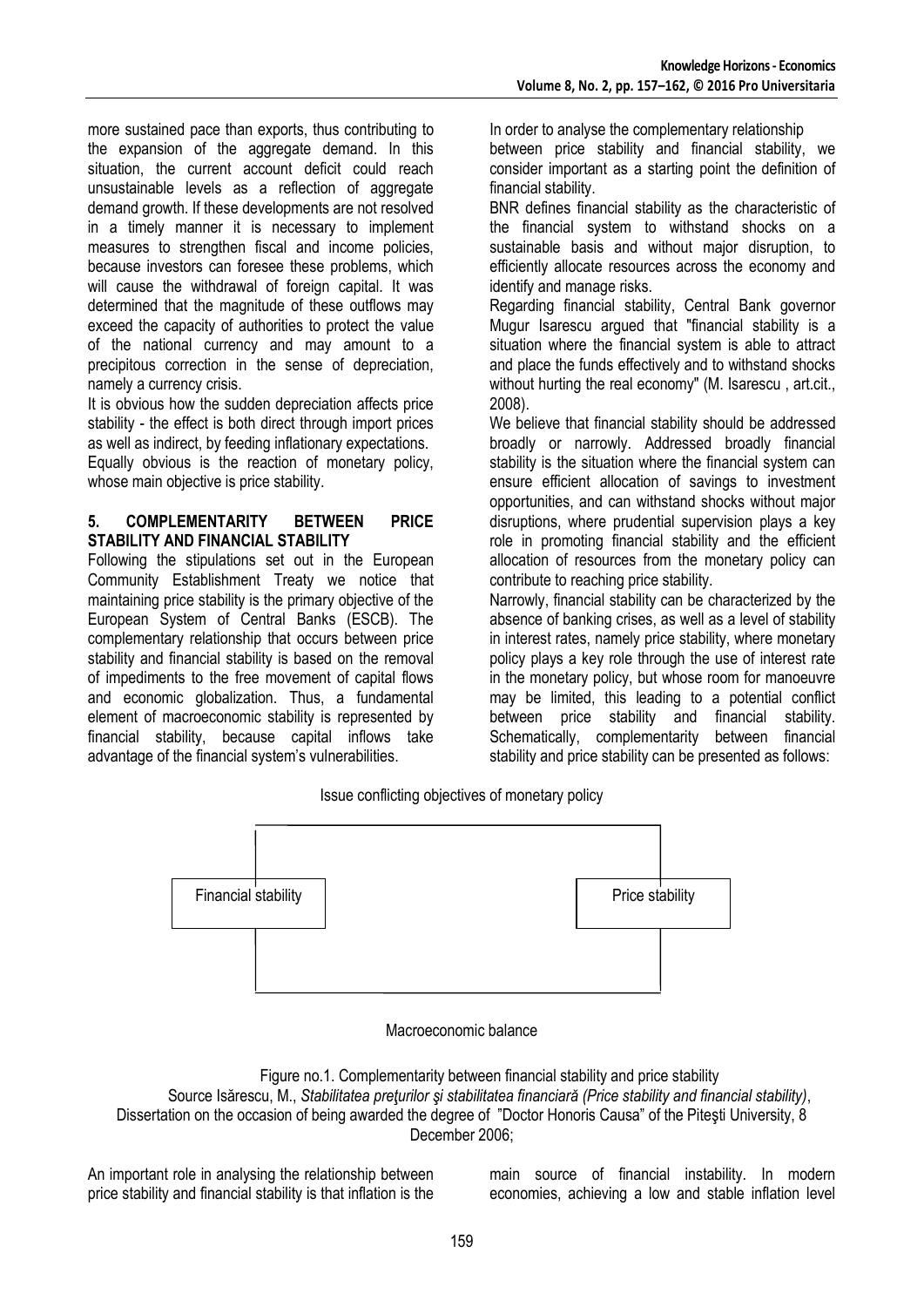creates a new economic climate that requires rigorous reconsideration of the relationship between price stability and financial stability. A low level of inflation is not a sufficient condition for ensuring long-term stability. Price stability leads to improved quality of life as it helps to reduce the level of uncertainty related to the general price development and, as a consequence, transparency of relative prices increases. Price stability allows consumers to identify more easily variations in commodity prices in relation to prices of other goods, provided that such variations are not concealed by fluctuations in the general price level. However, the uncertainty related to inflation could cause companies to adopt erroneous decisions on employment. Also, price stability reduces inflation risk premiums in interest rates.

When creditors are certain about price stability in the future, they will not demand an" inflation risk premium" to compensate for inflation risks arising from holding nominal assets over the long term. Due to reductions in risk premiums and, as a result of the nominal interest rates, price stability contributes to improving the efficiency of capital markets in terms of resource allocation and thus stimulates investment, leading to economic welfare.

Also, if price stability is plausible, it is unlikely that individuals and firms will divert resources from productive activities to ensure themselves against inflation. For example, in the context of high inflation, businesses are encouraged to make reserves of real goods, taking into account that, in such circumstances, they are better storage of value than money or certain financial assets. However, hoarding goods is not an efficient investment decision and therefore prevents economic growth.

Price stability prevents the arbitrary and significant redistribution of income and prosperity, which is common both in the inflationary and deflationary environment. Therefore, an economic environment characterized by stable prices contributes to stability and social cohesion.

All these arguments suggest that a central bank that ensures price stability contributes substantially to the achievement of general economic goals, such as standard of living, the level of economic activity and a higher and more stable occupancy level.

#### *6. ROMANIA'S EXPERIENCE WITH RESPECT TO PRICE STABILITY AND FINANCIAL STABILITY*

Regarding the relationship between price stability and financial stability in Romania, BNR governor Mugur Isarescu stated: "I believe that Romania's experience indicates that financial stability is of particular importance for price stability. This experience shows that where there are constraints to choose between an alert disinflation process and maintaining financial stability, the latter must be prioritized to achieve the objective of maintaining price stability in the long term. It is noteworthy that the countries that initiated the process of disinflation should opt for an appropriate pace of deflation so as to avoid conflict with financial stability. I believe that Romania has gained good experience in this regard. Our country has achieved an average deflation of 5.8% per year in 2000-2007, while maintaining financial system stability. In the long term, failure to maintain financial stability can only lead to a regrowth of inflation. This reminds me of standard safety instructions on aircraft that, in the case of cabin pressure, the parent is the one who must put the oxygen mask on his face and only after that he should attach the mask to his child who, in most cases, is the very raison d'être "

(Isărescu M., 2008).

We believe that the complementary relationship between price stability and financial stability will last on the long-term, if the central bank would follow in addition to its long-term fundamental objective- price stability - and financial stability as well as the overall evolution of the macroeconomic indicators, to avoid situation where the disinflation gains at a time can become completely unsustainable.

Measures taken by the central bank to promote price stability and financial stability were:

- $-$  transition to positive real interest rates:
- $-$  full liberalization of the current account;
- $-$  start of the banking system's restructuring program;
- $-$  capital account liberalization;
- $-$  adoption of the inflation targeting strategy.

Increase in inflationary pressures and deteriorating international financial climate led to strengthened regional monetary policies, putting pressure on companies and households with high rates of indebtedness. Rapid credit growth, especially foreign currencies credits, is a source of concern for both financial stability and price stability:

 $-$  generates inflationary pressures;

- $-$  contributes to increasing current account deficit;
- $-$  proliferates currency risk;
- $-$  increases credit risk, especially for households.

Romania registered a strong growth, 6.5% on average annually between 2003 and 2006. However, the economy has given clear signs of overheating, with a high and growing external deficit and a reduction in funding from foreign direct investment, despite the high level of investments other than those related to privatization, but still mitigated due to a higher share of capital gains in the medium and long term, according to the information available for 2007.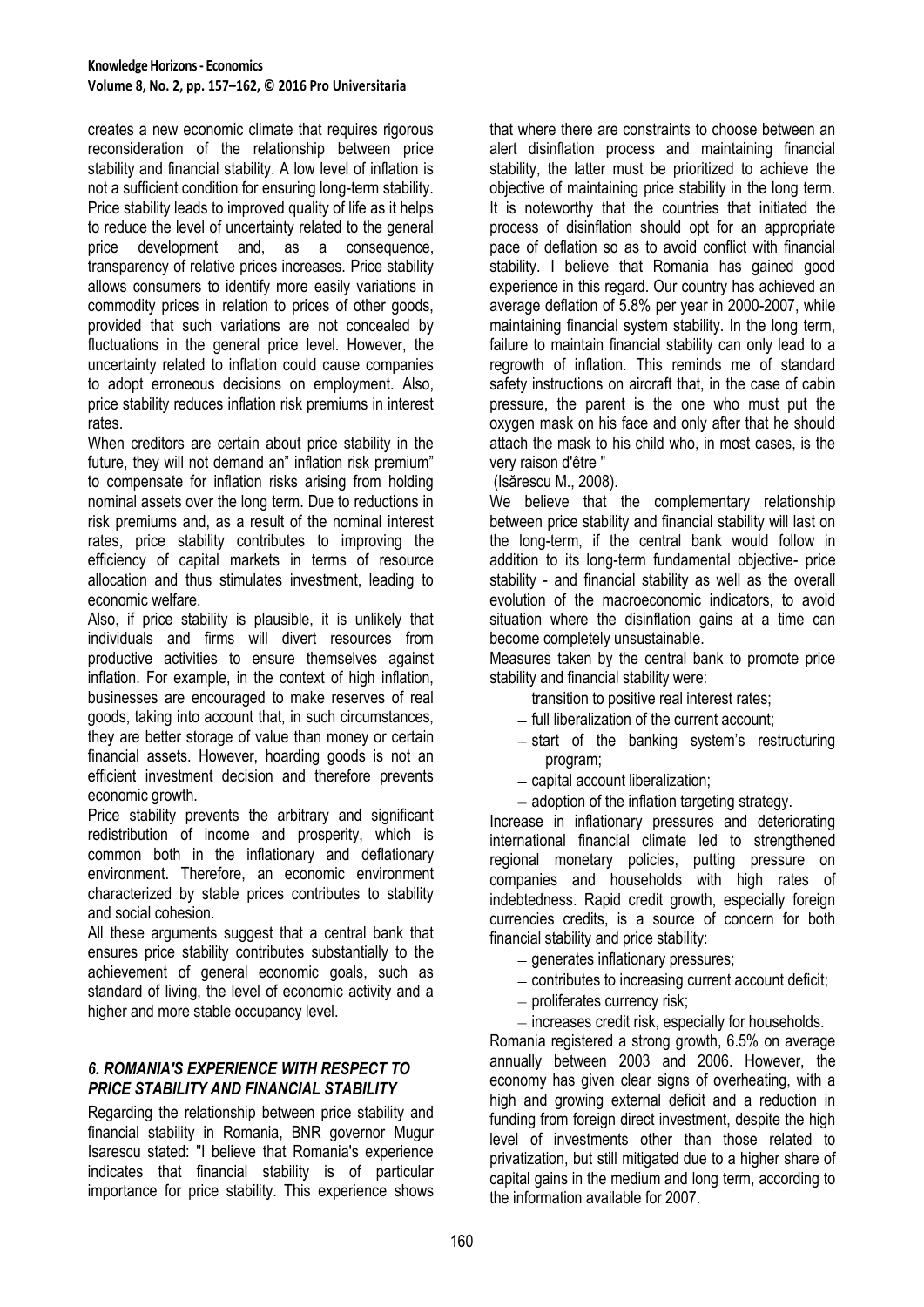Regarding developments of 2008 in terms of financial stability we can say that there were very important changes in Romania, changes resulting from the early signs of the global financial and economic crisis.

At the onset of the crisis, Romanian economy covered a period of several years of high economic growth rates, but followed by accumulation of a significant external deficit and the increase in short-term external debt. The Romanian banking sector represented a dominant part of the financial system.

The financial stability of our country has been tested by a new vulnerability, the external volatility. With a small gap, the deteriorating economic climate also manifested itself on the Romanian economy with negative consequences on the quality of the loan portfolio, which continues to unfold, the credit risk remaining a major vulnerability of the banking system.

The effects of the international financial crisis extended on the Romanian economy. However, in terms of direct impact, the banking system was less affected because it was not exposed to toxic assets, and because of prudential and administrative measures adopted over time by the National Bank of Romania. Financial stability in Romania in 2009-2010 remained robust despite the internal and international economic context in the previous year. Risks in the banking sector were offset by credit institutions through their own efforts undertaken in the context of the work performed by the National Bank regarding prudential regulation, supervision and proper management of risks in the system, efforts materialized in enhancing levels of solvency, provisioning and liquidity.

The main external vulnerabilities of the Romanian economy at the start of the crisis eased considerably. First, the current account deficit continued to remain at a moderate and sustainable level (4.4% of GDP in 2010, rose in 2011 reaching 4.5% of GDP for 2012 to decline to 3.8% of GDP in 2013 and to grow slightly reaching 3.9% of GDP), compared to the level of 11.6% at the end 2008), while exports have performed above the regional average. Short-term external debt (STED) another important vulnerability of the previous years has diminished its negative impact on financial stability. Financing the current account deficit was achieved in proportion of 33.9% by foreign direct investments which were lower by 6.7% compared to 2011 when they registered 1.815 million euros. However, the current account deficit was covered entirely of independent sources which do not generate interest, particularly the portfolio investments which totalled 3.785 mil. euro.

In the medium term, the current account deficit will be maintained at a value between 6.4 to 6.9 bln. euro, with a share in GDP of 4.3% in 2014 and 4.1% in 2016.

In the economic context determined by extended tensions in the international financial markets and the

slowdown in national real GDP growth, financial intermediation - measured as a share in the GDP of the financial system's assets - continued to decline in 2012 but the pace of decline was lower than in the previous year. In the structure of the financial system's assets, most part is held by credit institutions, followed by the NBFI and investment funds. In 2012, banking sector assets grew modestly, while the NBFI sector has narrowed.

Over the analysed period, the evolution of the financial system components shows a steady increase in the share of private pension funds and a decrease in the NBFI sector. In the last quarter of 2012 and first half of the current year, the main variations were given by the slight decrease in the position of credit institutions sector and the advance of investment funds.

The direct dependence of the credit institutions sector to the other components of the financial system was maintained at low levels in the period, both in terms of investments and of attracted funding.

## **7. CONCLUSIONS**

Starting from the known efficacy of the monetary policy on the economic activity as well as from the main channels of transmission, it is easy to deduce objectives: controlling the volume of currency in circulation in an economy and an appropriate level of real interest rates.

The effectiveness of monetary policy depends on a number of factors related to the nature of the economic and financial system, the degree of effective control of the monetary authorities, the quality of coordination with other economic policy instruments or the behaviour of private agents and their ability to adapt to the decisions of public authorities.

With globalization of financial flows and the increasingly high degree of integration of financial markets, financial stability has become a topic of study particularly important for financial institutions and researchers alike. Society's net benefits overwhelmingly depend on the effectiveness of the financial system that becomes a precious public good and an indispensable feature of such a system is stability.

As achieving stability is a dynamic process, it in the fact that results that the normality of the financial system is instability, as shown by the phenomena of market volatility and turbulence, imbalances that lead to a wrong assessment of financial assets, artificially inflated asset prices (price bubbles), many financial crises that have confronted the financial markets.

Given the vulnerabilities manifested in the financial markets in recent decades, which through more intense capital flows may spread rapidly contributing to increased fragility of markets, financial stability has become a key goal of public policy. Evaluating the